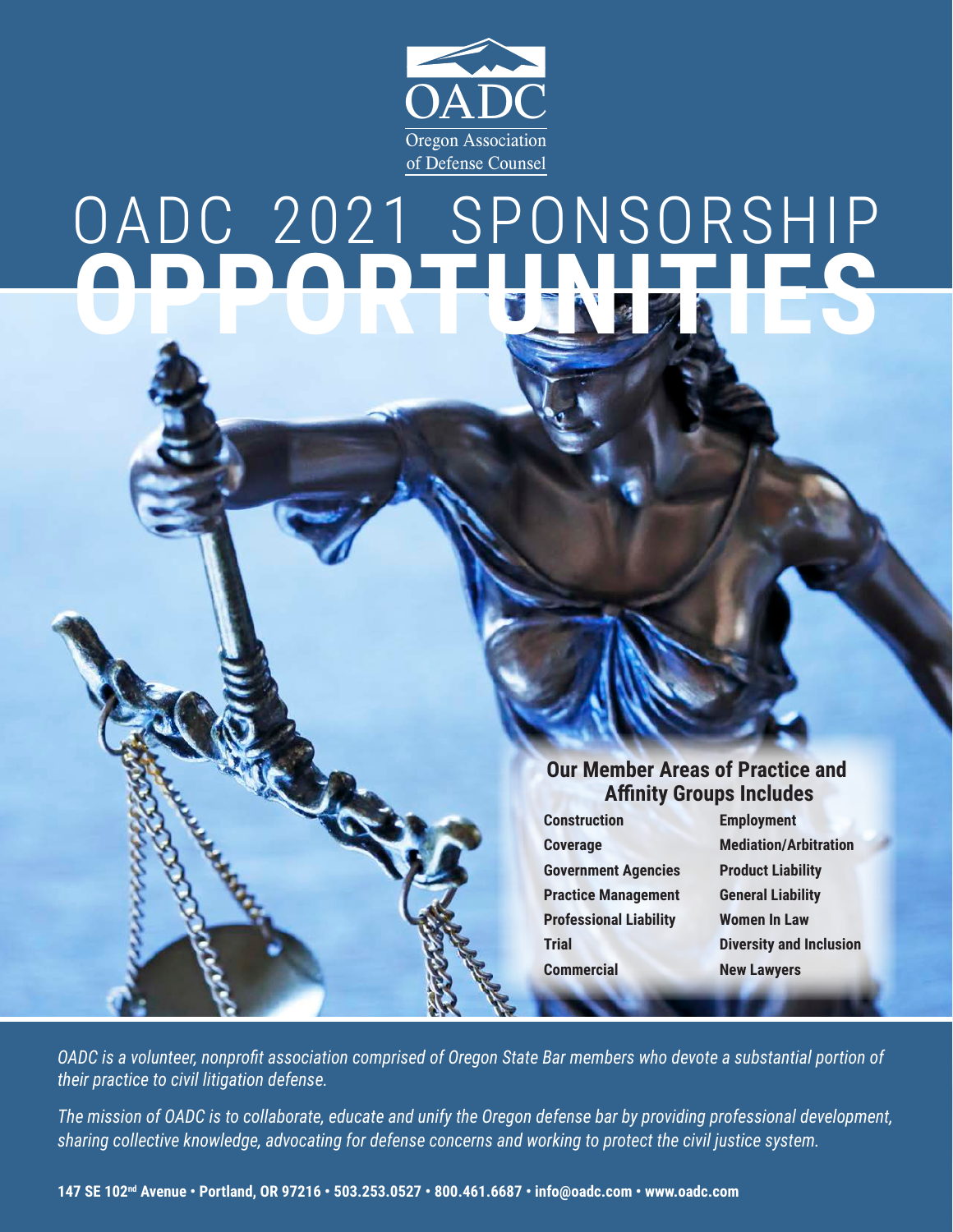

## 2021 Sponsorship Opportunity **OADC PARTNER PACKAGE**

**The OADC Sponsorship program runs from January 1 to December 31 annually. Partner Package sale closes on March 1, 2021** 

#### **THE 2021 PARTNER PACKAGE COST - \$3,000 (A SPECIAL DISCOUNT OF \$500)**

### **OADC PARTNER PACKAGE**

Become an OADC Partner today. Through your Partner Package sponsorship you can gain direct contact with and access to our members, help to improve the overall effectiveness of the civil defense practice in Oregon and further educate and develop our legal community.

OADC values our sponsorship partners. These partnerships allow us to maintain and expand our membership services. OADC can connect you with attorneys and organizations that are at the forefront of the legal profession in Oregon, while helping you raise your company's profile and awareness by giving our members further insight into products and services--like yours--which are available to our profession.

**INCREASE** your reach to key contacts through affiliation with OADC.

**OBTAIN** direct access to OADC members.

**INTRODUCE** new products and services to key leaders in the profession.

**NETWORK** with the Oregon civil defense community.

**ACHIEVE** public recognition as an organization that's making a difference in the profession.

#### The **VALUE** of the Partner Package includes:

- Access to the OADC Listserv\*
- Two quarter page ads in The Verdict magazine (black/white - \$300 value)
- One exhibit table and one complimentary attendance at the OADC Annual Convention (June)
- One exhibit table and one complimentary attendance at the OADC Fall Seminar (November)
- Ability to promote two (2) lunch and learns to the membership in 2021.\*\*
- Company featured as part of a "Sponsor Spotlight" in one issue of OADC's monthly E-Digest.
- Company logo and link on the OADC website;
- Company logo and Partner Sponsor recognition in each issue of The Verdict;
- Company logo on all marketing associated with the Annual Convention and Fall Seminar
- Verbal recognition at the Annual Convention and Fall Seminar
- List of all Annual Convention & Fall Seminar **Attendees**
- The Verdict magazine subscription for one year; and
- Right-of-first refusal on any additional sponsorship opportunities throughout the year.

*\*Access and use of the OADC Listserv subject to usage guidelines.*

*\*\* Coordination with OADC staff required to avoid conflict with other OADC programming.*

#### **BECOME A SPONSOR TODAY AT OADC.COM**